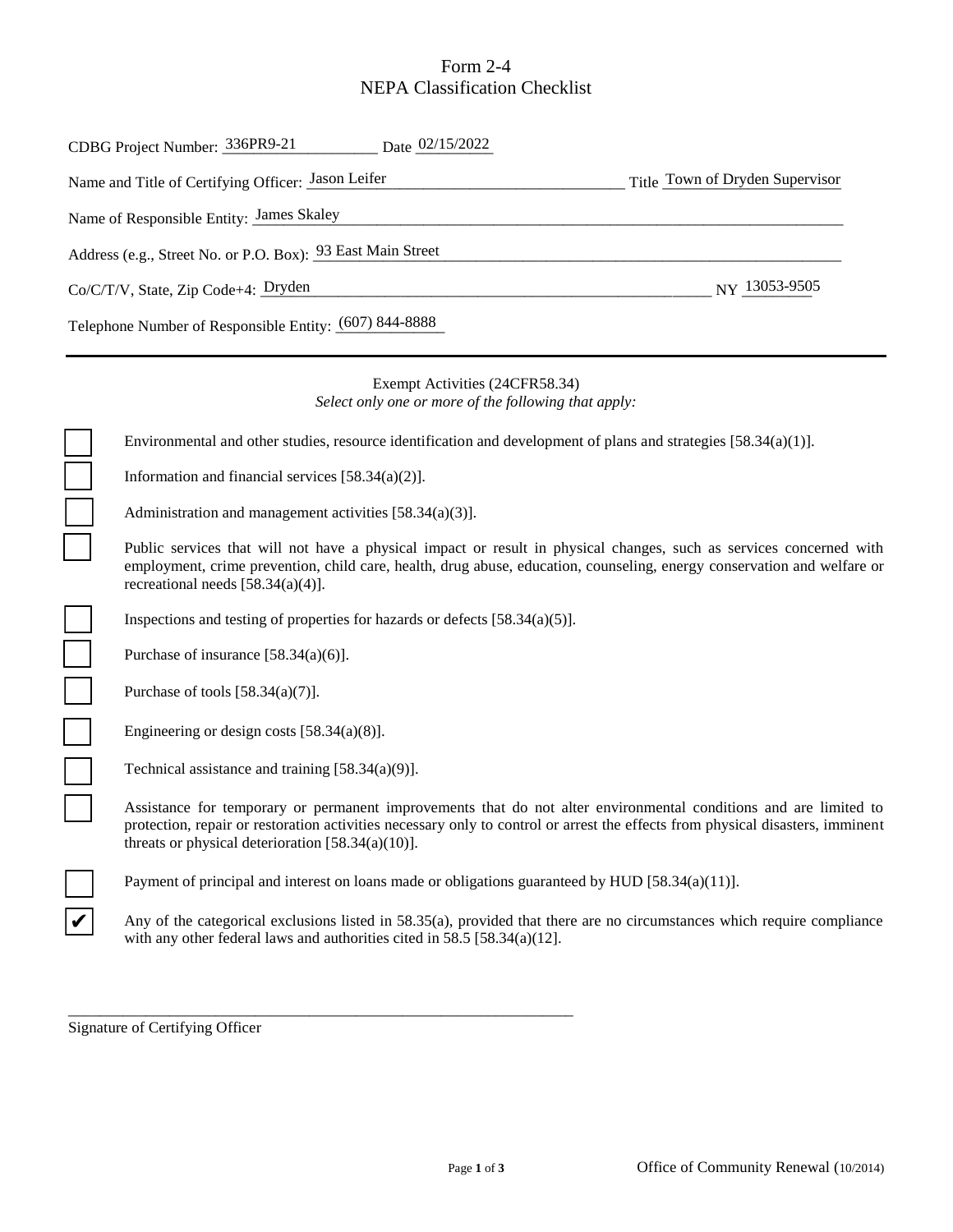# Form 2-4

## NEPA Classification Checklist

#### **CATEGORICALLY EXCLUDED ACTIVITIES [24 CFR 58.35(a)]**

*Activities in this section require compliance with related laws and authorities at 24 CFR 58.5 and 58.6*

*Select only one of the following:*

Acquisition, repair, construction, reconstruction, rehabilitation or installation of public facilities and improvements (other than buildings) when the facilities and improvements are in place and will be retained in the same use without change in size or capacity of more than 20 percent. Examples of this type of activity include replacement of water and sewer lines, reconstruction of curbs and sidewalks, street repaving [58.35(a)(1)].

Special projects directed to the removal of material and architectural barriers that restrict the mobility of and accessibility to elderly and handicapped persons  $[58.35(a)(2)].$ 

Rehabilitation of buildings and improvements for residential use (with one to four units), where the density is not increased beyond four units, the land use is not changed, and the footprint of the building isn't increased in a floodplain or in a wetland  $[58.35(a)(3)(i)].$ 

Rehabilitation of multifamily residential buildings (with five or more units), when the following conditions are met: a) unit density is not changed more than 20 percent, b) the project does not involve changes in land use from residential to non-residential; and c) the estimated cost of rehabilitation is less than 75 percent of the total estimated cost of replacement after rehabilitation [58.35(a)(3)(ii)].

Rehabilitation of non-residential structures, including commercial, industrial, and public buildings when the following conditions are met: a) the facilities and improvements are in place and will not be changed in size or capacity by more than 20 percent, and b) the activity does not involve a change in land use, such as from non-residential to residential, commercial to industrial or from one industrial use to another [58.35(a)(3)(iii)].

An individual action on up to four dwelling units [not including rehabilitation (see  $58.35(a)(3)(i)$  above)] where there is a maximum of four units on any one site. The units can be four one-unit buildings or one four-unit building or any combination in between  $[58.35(a)(4)(i)].$ 

Acquisition (including leasing) or disposition of an existing structure, equity loans on an existing structure, or acquisition (including leasing) of vacant land provided that the structure or land acquired, financed or disposed of will be retained for the same use  $[58.35(a)(5)]$ .

Any combination of the above activities [58.35(a)(6)].

\_\_\_\_\_\_\_\_\_\_\_\_\_\_\_\_\_\_\_\_\_\_\_\_\_\_\_\_\_\_\_\_\_\_\_\_\_\_\_\_\_\_\_\_\_\_\_\_\_\_\_\_\_\_\_\_\_\_\_\_\_\_\_\_\_ Signature of Certifying Officer

✔